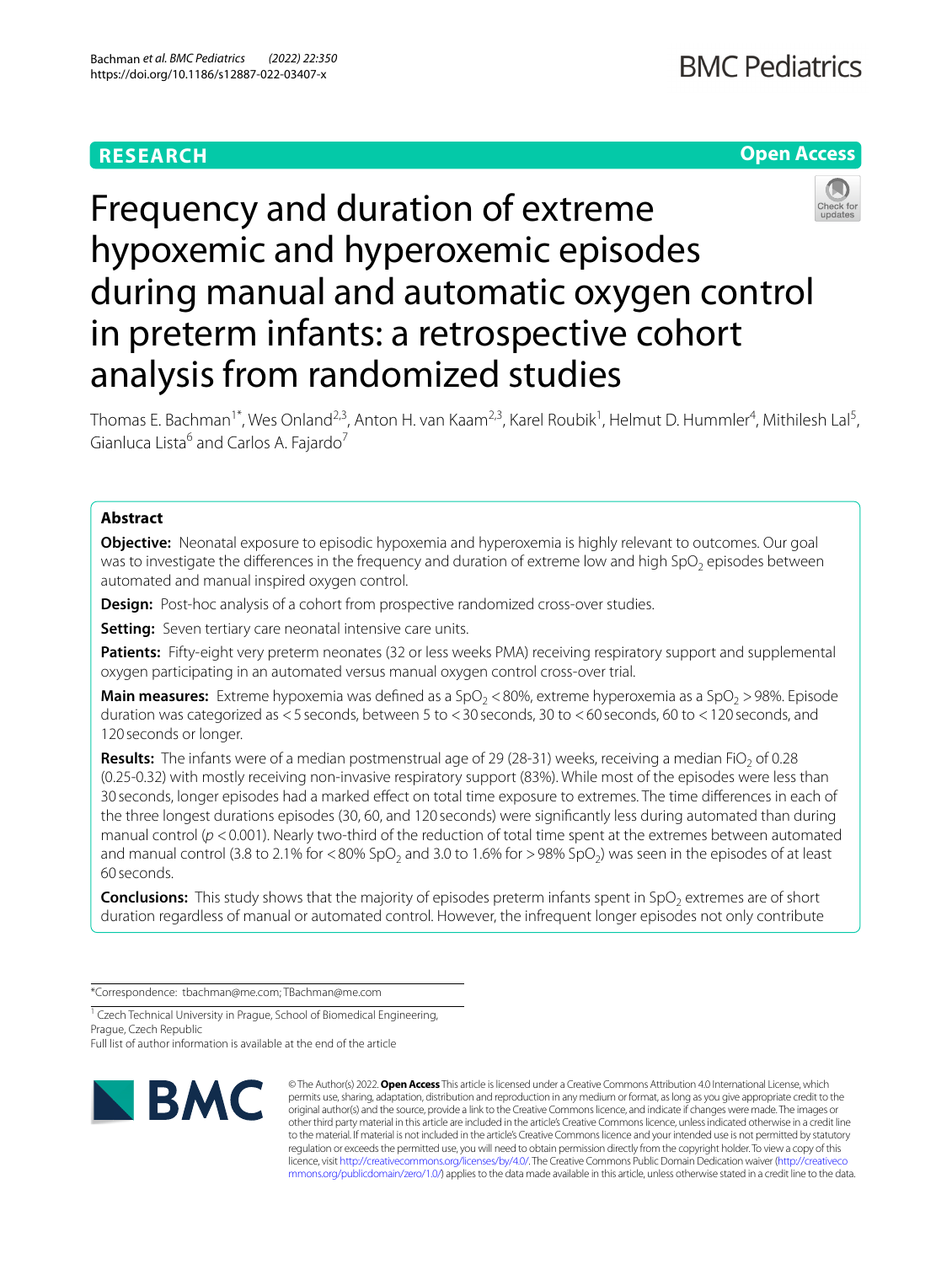the most to the total exposure, but also their reduction in frequency to the improvement associated with automated control.

**Keywords:** Oxygen saturation, Neonatology, Hypoxemic episodes, Hyperoxemia episodes

# **Background**

Continuous of monitoring of peripheral oxygen saturation  $(SpO<sub>2</sub>)$  is the standard of care for preterm infants requiring supplemental oxygenation. Keeping the  $SpO<sub>2</sub>$ within an acceptable range and minimizing exposure to extremes is associated with better neonatal and longterm outcomes.

Titrating the fraction of inspired oxygen (FiO<sub>2</sub>) to maintain the  $SpO<sub>2</sub>$  within a prescribed target range is a challenging task in daily care, resulting a mere 50% compliance within the intended target range [[1\]](#page-5-0). As a result of disordered breathing and apnea, these infants frequently desaturate and caregivers sometimes respond with a transient increase in  $FiO<sub>2</sub>$  to offset the potential hypoxemia. However, the response with an increase in  $FiO<sub>2</sub>$  is often slow and inappropriate resulting in extended episodes of hypoxemia as well as swings to hyperoxemia. In addition, a failure to quickly reduce the  $FiO<sub>2</sub>$  back to baseline levels once the desaturation has resolved further increases the risk of hyperoxemia  $[2]$  $[2]$ . The cumulative time in both extreme saturations is impacted by both the frequency and duration of these episodes. Previous studies have shown that the duration in extreme saturations is probably the key determinant for the risk of adverse outcomes [\[3](#page-5-2), [4\]](#page-5-3).

Given the limitations of manual  $FiO_2$  titration, automated FiO<sub>2</sub> control algorithms for  $SpO<sub>2</sub>$  have become available and studied. These studies have shown that automated control improves the time within the intended target range, and reduces time spend at the  $SpO<sub>2</sub>$ extremes [[5,](#page-5-4) [6\]](#page-5-5). It is unclear how automated  $FiO_2$  control impacts the frequency and duration of episodes of extreme hypoxemia and hyperoxemia. Some studies have reported a reduced frequency of one duration (1min) associated with automated control [[5\]](#page-5-4). More information is needed.

The aim of this post-hoc analysis was to provide additional detailed characterization of the frequency and duration of severe hypoxemic and hyperoxemic episodes, and specifcally how they difer between automated and manual  $FiO<sub>2</sub>$  control.

# **Methods**

This was a prospectively defined analysis of retrospective data from randomized cross-over studies investigating automated versus manual  $FiO<sub>2</sub>$  control in preterm infants 32weeks gestational age or less in need of invasive or non-invasive respiratory support. The study was carried out in accordance with relevant guidelines and requirements.

# **Design**

This is a post-hoc analysis of a cohort from prospective multicenter randomized cross-over studies [\[7](#page-5-6)-[10\]](#page-5-7).

# **Setting**

The 7 study sites were tertiary care neonatal intensive care units in 6 diferent countries.

# **Subjects**

Eligible subjects who were born less than 33weeks gestational age were considered from four cross-over studies investigating manual versus automated  $FiO<sub>2</sub>$  control (AVEA-CLiO2, Vyaire Mettawa IL, USA) in which individual subject data was available  $[7-10]$  $[7-10]$  $[7-10]$ . These studies used either two 24 or 12hour intervention periods. To avoid potential bias, the two selection criteria were made prospectively, that is, without reviewing the outcomes. Since these individual studies used different  $SpO<sub>2</sub>$  targets, and we did not want to confound the results, we selected only studies using a  $SpO<sub>2</sub>$  mid-point of 90% and a target range width of 4%. This excluded two studies  $[9, 1]$  $[9, 1]$ [10\]](#page-5-7). Finally, subjects in the two remaining studies [[7,](#page-5-6) [8](#page-5-9)] that did not spend at least 75% of time on supplemental oxygen were excluded to permit better characterization of hyperoxemic episodes. All these cases are from clinical trials with ethics approval, and are de-identifed. All subjects were enrolled with written informed consent of their guardian(s).

# **Outcome measures**

We defined the primary  $SpO<sub>2</sub>$  exposure metrics for  $SpO<sub>2</sub>$ extremes as <80% (hypoxemia) and>98% (hyperoxemia). Episodes of 600seconds or longer were excluded as being likely related to procedures and not representative of routine  $SpO<sub>2</sub>$  management. The primary endpoint was the percent time of  $SpO<sub>2</sub>$  episodes in each of 5 episodeduration categories ( $\lt 5s$ , 5 to  $\lt 30s$ , 30 to  $\lt 60s$ , 60 to  $<$  120 s, 120 to  $<$  600 s). We also determined the frequency of episodes within each duration epoch. This categorization was based on data collected with a resolution of every 5seconds, and two consecutive data points were defned as 5seconds.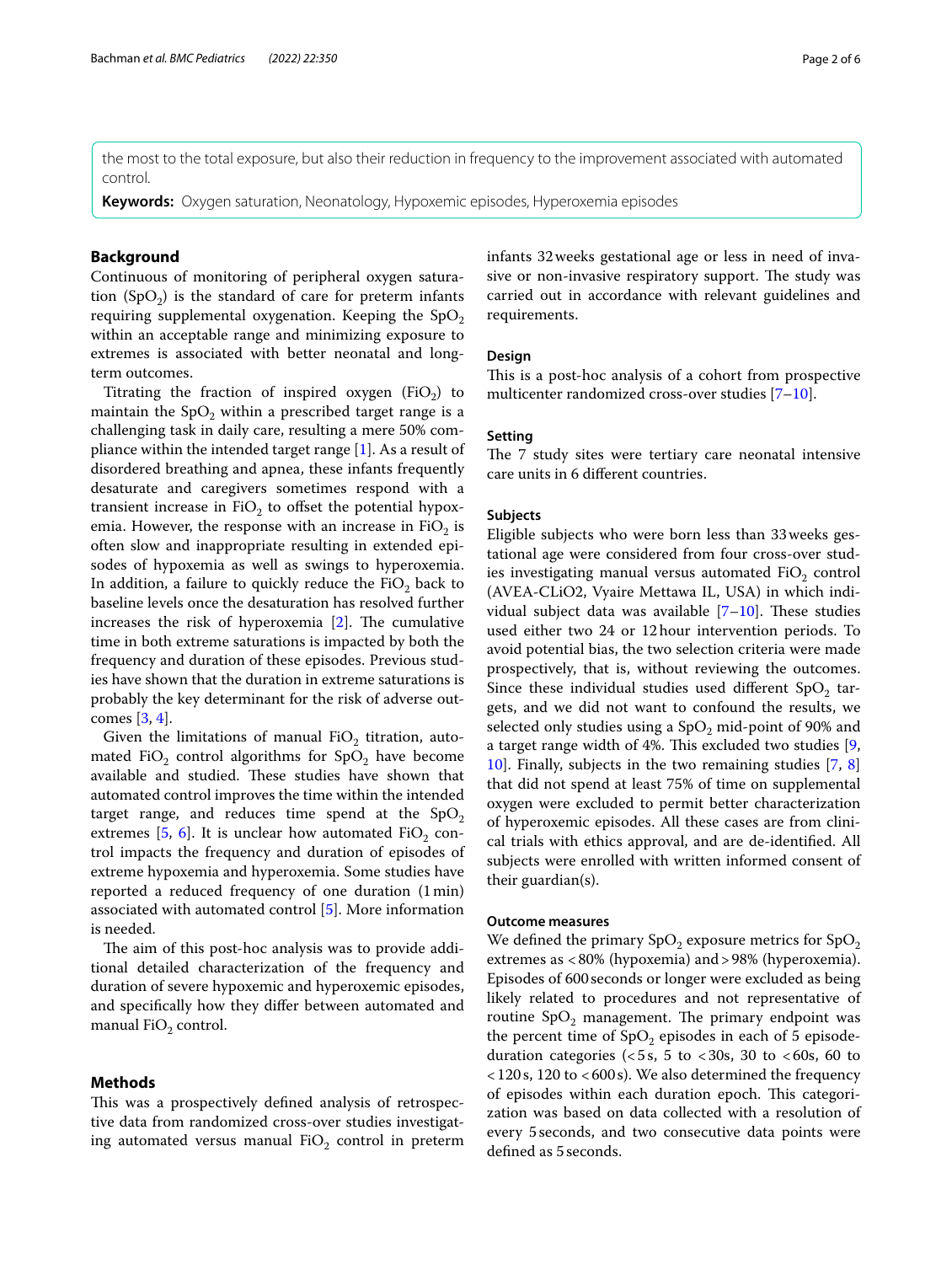# **Statistical analyses**

With the sample of 58 subjects, we determined that we would have a>80% chance of detecting an absolute difference of 10%-time, assuming an absolute variance of 25%-time, with an uncertainty of  $p < 0.05$ .

Extraction of the endpoints from the 5-second data points in the database was accomplished with purposebuilt software (MatLab, Mathworks, Natick MA USA). Diferences among the episode length categories and mode of  $FiO<sub>2</sub>$  control were determined with the Kruskal-Wallis test with Dunn's procedure for pairwise comparisons. A two-tailed  $p < 0.05$  was considered statistically signifcant. Statistical tests were conducted with XLSTAT v19.03 software (Addinsoft, Paris, France).

# **Results**

From the initial 179 potential subjects, using the prospective selection criteria, we made the following exclusions: two studies (59 subjects) were excluded because of their target range [[9,](#page-5-8) [10\]](#page-5-7), 40 subjects were excluded from one study that evaluated high and low target range cohorts [[7\]](#page-5-6) and fnally, due to higher exposure to room air, in the remaining two studies [\[7](#page-5-6), [8\]](#page-5-9), 22 subjects were excluded (12, 10 respectively). Thus, we evaluated the  $SpO<sub>2</sub>$  control of 58 preterm infants receiving respiratory support and supplemental oxygen. Fifty-one percent of the cases came from one study [[7\]](#page-5-6), and the rest from the second study  $[8]$  $[8]$ . The inspired oxygen in these studies was controlled manually (M-FiO<sub>2</sub>) for 1 day and automatically (A-FiO<sub>2</sub>) on the other, in random order. All the infants were on the same mode of respiratory support (noninvasive or intubated) during the days of manual and automated control. Most were managed noninvasively (83%). The demographics of the subjects are shown in Table [1,](#page-2-0) they were mostly extremely preterm and were studied weeks after birth. The subjects' baseline oxygen needs were relatively low (median FiO<sub>2</sub> 0.28, IQR 0.25-0.32). A majority of the subjects spent no time on room air (59%). Those who did have periods without supplemental oxygen, spent a nominal amount of time without (median  $4\%$ , IQR 1-9%). The median  $SpO<sub>2</sub>$  for both the automated and manual control methods were nearly identical (91%). However, there was a diference between the groups in the time spend outside normoxemia; the  $SpO<sub>2</sub>$  was <87% for 13% of the time

## <span id="page-2-0"></span>**Table 1** Subject demographics

| Birth Weight (grams)                  | 805 (726-949)                                |
|---------------------------------------|----------------------------------------------|
| Gestational Age at birth (weeks days) | $25^{4} (25^{0} - 26^{3})$                   |
| Gestational Age at entry (weeks days) | $29^{2}$ (28 <sup>2</sup> -31 <sup>0</sup> ) |
| Postnatal Age (days)                  | $20(15-29)$                                  |
| Gender (% male)                       | 52                                           |
|                                       |                                              |

Presented as median and interquartile range (IQR), or fractional percent

during A-FiO<sub>2</sub> and 16% during M-FiO<sub>2</sub>, whereas 11% of the time the  $SpO<sub>2</sub>$  was >95% during A-FiO<sub>2</sub>, and 16% during M-FiO<sub>2</sub>. These differences were statistically significant ( $p < 0.001$ ).

There were frequent episodes at  $SpO<sub>2</sub>$  extremes with diferences between the two methods of control as shown in the Table [2](#page-2-1). Episodes at the  $SpO<sub>2</sub>$  extremes (<80 and  $>98\%$ ), tended to be less frequent during A-FiO<sub>2</sub> within each of the 5 episode-duration categories. Most of these extreme episodes were shorter than 30seconds.

Our primary endpoint is shown in the Fig. [1](#page-3-0). It presents the total time at  $80\%$  and at  $>98\%$  SpO<sub>2</sub>, along with the contribution towards the total from each of the 5 episode-duration categories. The difference in the total time for A-FiO<sub>2</sub> and M-FiO<sub>2</sub> at each of these two endpoints was significantly different ( $p < 0.001$ ), favoring A-FiO<sub>2</sub>. The time at each of the episode length categories tended to be lower during A-FiO<sub>2</sub>, and nearly all differences were statistically significantly significant [all but  $5$  to  $\lt 30$  seconds with SpO2<80%]. Both shorter and longer episodes made a relevant contribution to the total duration of extreme  $SpO<sub>2</sub>$  exposure with about half of the duration of time in hypoxemia <80% resulted from episodes with a duration of 30 seconds or shorter, whereas one third of the duration of time with hyperoxemia >98% was a result of episodes 30seconds or shorter. In contrast, the duration of time<80% from episodes 60seconds or longer were 19% for A-FiO<sub>2</sub> and 49% for M-FiO<sub>2</sub>. More than a third of the duration of time>98% were from episodes 60 seconds or longer (34% A-FiO<sub>2</sub>, 38% M-FiO<sub>2</sub>). Importantly, though infrequent during both modes of control,

<span id="page-2-1"></span>**Table 2** Frequency of extreme hypoxemic and hyperoxemic episodes

| Episodes(/day) | Auto            | Manual         | P       |
|----------------|-----------------|----------------|---------|
| $< 80\%$ SpO2  |                 |                |         |
| Total          | $103(15 - 175)$ | 216 (118–352)  | < 0.001 |
| < 5s           | 42 (22 – 74)    | $67(34 - 116)$ | < 0.05  |
| $5 - < 30s$    | 45 (22-92)      | $61(36 - 105)$ | ns      |
| $30 - 60s$     | $9(3-17)$       | $14(9-23)$     | < 0.01  |
| $60 - 5120s$   | $1(0-3)$        | $6(3-11)$      | < 0.001 |
| $120 + s$      | $0(0-1)$        | $2(1-4)$       | < 0.001 |
| >98% SpO2      |                 |                |         |
| Total          | $24(8-63)$      | 75 (34 - 147)  | < 0.001 |
| < 5s           | $11(3-24)$      | $23(11-47)$    | ns      |
| $5 - < 30s$    | $11(4-29)$      | $26(12-63)$    | < 0.05  |
| $30 - 50s$     | $3(0-8)$        | $8(3-17)$      | < 0.001 |
| $60 - 120s$    | $0(0-3)$        | $3(1-8)$       | < 0.001 |
| $120 + s$      | $0(0-1)$        | $1(0-4)$       | < 0.001 |
|                |                 |                |         |

Hypoxemia is  $SpO<sub>2</sub> < 80%$  and hyperoxemia  $SpO<sub>2</sub> > 98%$ 

Presented as median and interquartile range (IQR)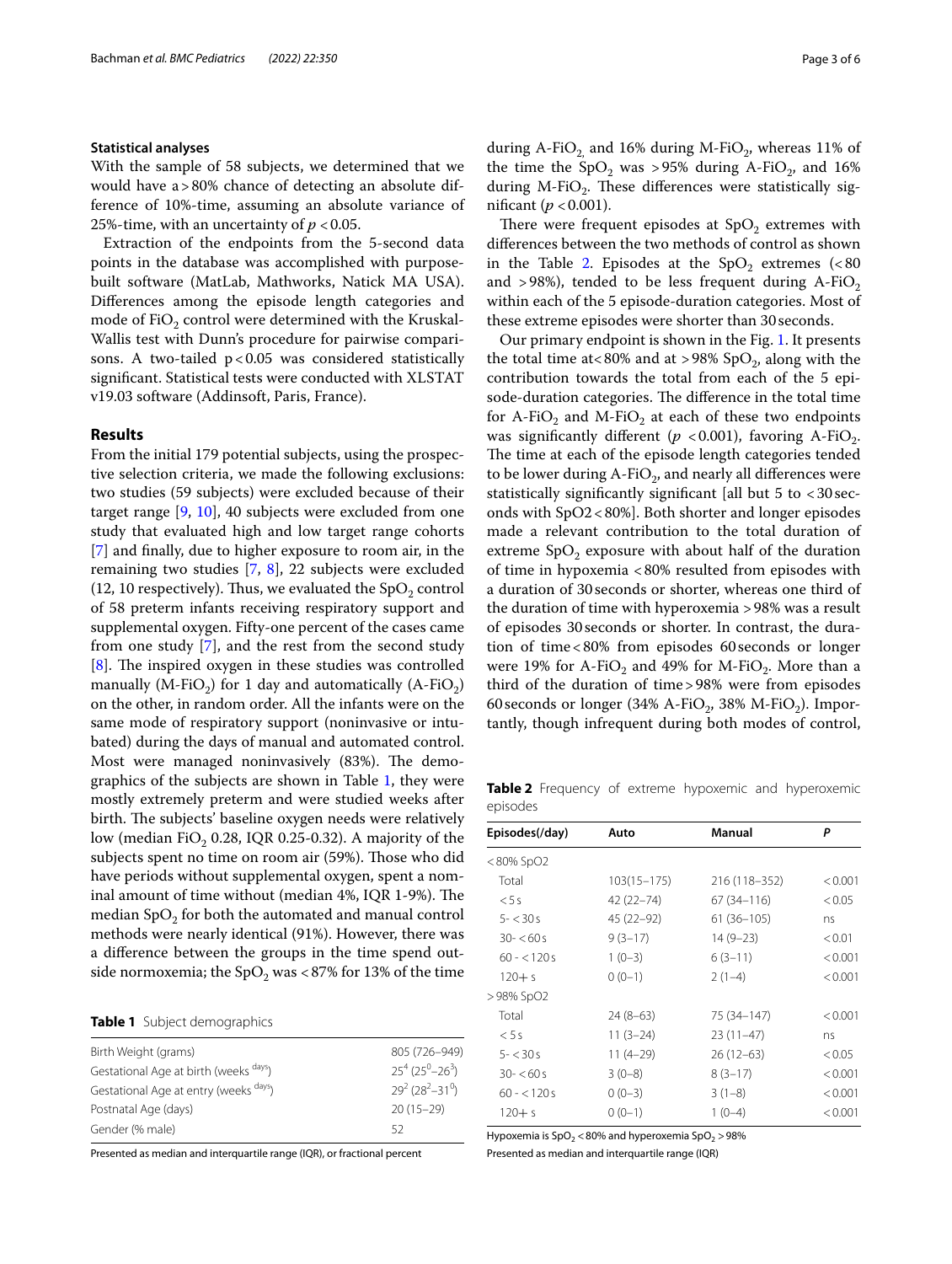

<span id="page-3-0"></span>nearly two-thirds of the reduction of total time spent at the extremes between automated and manual control (3.8 to 2.1% for <80%  $SpO<sub>2</sub>$  and 3.0 to 1.6% for >98%  $SpO<sub>2</sub>$ ) was from a reduction of episodes of 1 min or longer.

# **Discussion**

In a population cohort of extremely preterm infants receiving supplemental oxygen and respiratory support, we investigated the frequency and duration of marked hypoxemic and hyperoxemic episodes during both A-FiO2 and M-FiO2. We confrmed that the infrequent longer episodes were the primary contributor to total time at  $SpO<sub>2</sub>$  extremes. We found that, compared to M-FiO2, automated control of  $SpO<sub>2</sub>$  reduced the number of episodes in all durations, but that most of the reduction in the total exposure to these extremes was from a reduction of episodes of 1 min or longer.

Though we provide more detail, our hypoxemic episode results are consistent with other studies. The extensive report of Poet et al., found that hypoxemic exposure with manual  $FiO<sub>2</sub>$  control is comprised of episodes of

desaturations across a range of durations, with prolonged episodes being infrequent, but nevertheless contributing markedly to the total exposure to  $SpO<sub>2</sub>$  less than 80% [\[3](#page-5-2)]. Other studies using this automated FiO<sub>2</sub> control algorithm have reported a reduced frequency of hypoxemic episodes longer than a minute, compared to manual FiO<sub>2</sub> control  $[9, 11]$  $[9, 11]$  $[9, 11]$ . Our study identified that the duration of hypoxemic episodes is the primary factor in  $A-FiO<sub>2</sub>$  reducing total time in hypoxemia. One study of A-FiO2 reported that the total number of shorter episodes below the target range was increased but that the longer episodes were decreased with  $A-FiO<sub>2</sub>$ , suggesting that potentially longer episodes were compressed [\[9](#page-5-8)]. This was not confirmed in our study. Rather we found that automated FiO<sub>2</sub> control also reduced the frequency of shorter episodes of hypoxemia. We suggest that this different finding is a result of a higher median  $SpO<sub>2</sub>$  during manual in the previous report. The impact of such a shift is consistent with another study [\[7\]](#page-5-6).

We believe our data are the frst report of the details of the frequency and duration of episodes of hyperoxemia.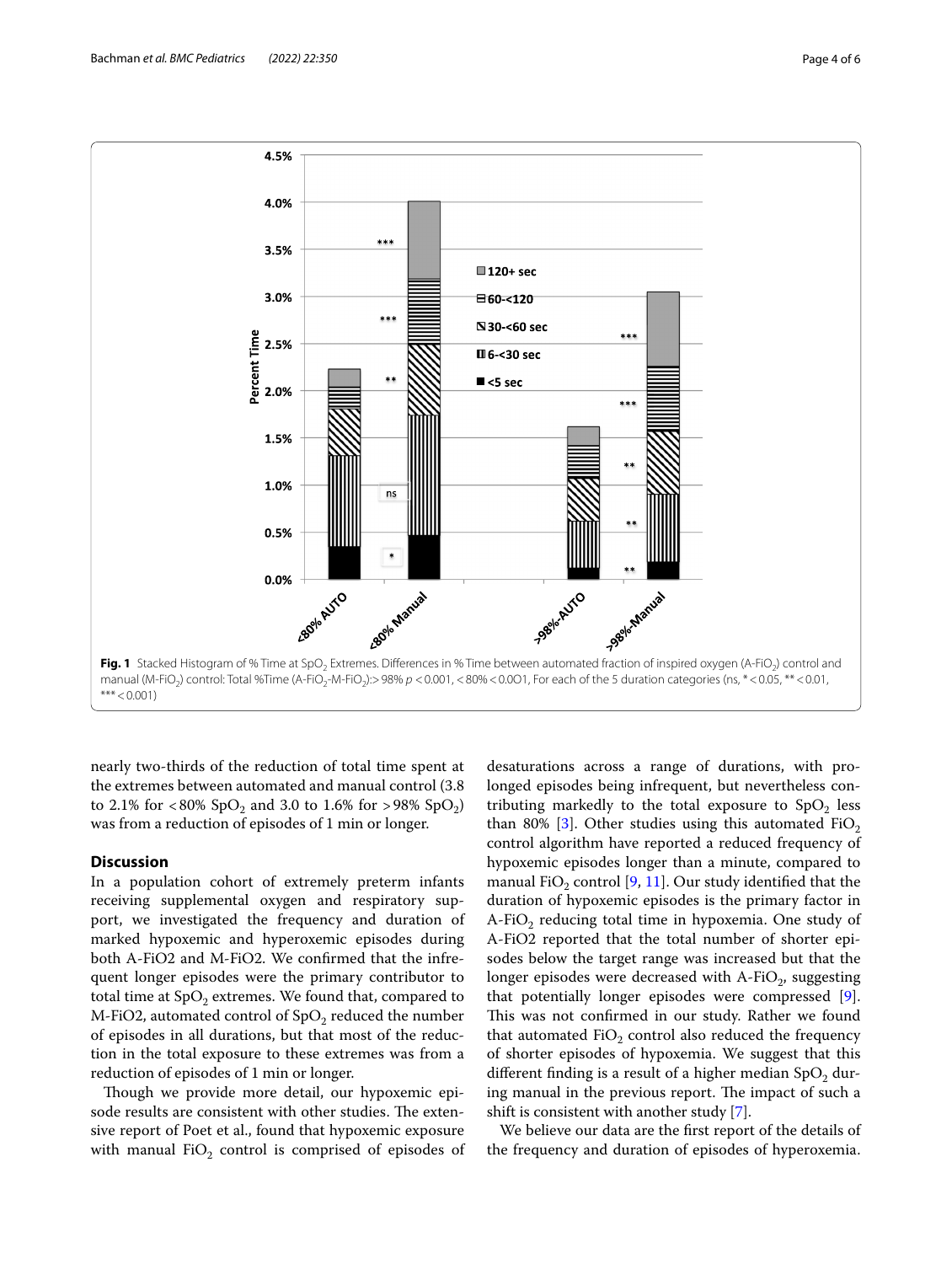We found, consistent with desaturations, that it is comprised of episodes across a range of duration, with prolonged episodes being infrequent, but nevertheless contributing markedly to the total exposure to  $SpO<sub>2</sub>$ greater than 98%. Studies of this automated  $FiO<sub>2</sub>$  control system have also shown a reduction of the frequency of hyperoxemic episodes longer than a minute [\[8](#page-5-9)[–11\]](#page-5-10), but our study demonstrated that this is the primary factor in reducing total time in hyperoxemia with  $A-FiO<sub>2</sub>$ .

There is limited information on how these differences might impact outcome, that has come from rigorous post-hoc analyses of the large randomized trials. One report found that better control of the  $SpO<sub>2</sub>$ , regardless of the target range, improved long term outcomes but they did not report the associated exposure to  $SpO<sub>2</sub>$  extremes [[12\]](#page-5-11). Another reported an association between cumulative exposure to  $SpO<sub>2</sub>$  <80%, which correlated to the number of prolonged episodes, with an increased risk of late death or disability at 18months and also speculated that therapies that reduced these prolonged events could improve long-term outcomes [[3\]](#page-5-2). Another research team reported that an increased frequency of all hypoxemic events was associated with severe retinopathy of prematurity and bronchopulmonary dysplasia [[13,](#page-5-12) [14\]](#page-5-13). We speculate that more frequent desaturations would also correlate with more prolonged hypoxemic episodes, as well as an increased risk of overshoot to hyperoxemia. The impact of hyperoxemia has not been so carefully evaluated, but a landmark study published nearly 20years ago confirmed that high levels of  $SpO<sub>2</sub>$  are associated with severe retinopathy of prematurity and bronchopulmonary dysplasia, without a diference in hypoxemia [\[4](#page-5-3)]. Regardless, it is not clear whether these studies report a cause-efect relationship, or rather a marker of adverse outcome.

Alarm setting strategies ought to be studied much more. They should strive to reduce the time at  $SpO<sub>2</sub>$ extremes, by specifcally balancing the risk of missing important events because of false negatives versus not responding to important events due to alarm fatigue. These results may help in formulating strategies to reduce oximeter alarm fatigue by considering the tradeof between false-positive and false-negative alarms that is associated with the alarm delay. Our data show that during manual  $FiO<sub>2</sub>$  control, most of the episodes of extreme  $SpO<sub>2</sub>$  levels in this group of infants resolved on their own in less than 30 seconds. One might question the clinical relevance of the settings that trigger highly frequent alarms not needing attention. Nevertheless, these frequent alarms might be useful in alerting nurses to instability. In contrast, it seems reasonable that an A-FiO<sub>2</sub> control system, which continuously makes FiO<sub>2</sub> adjustments as often as many times per minute, might need diferent alarm delays. It is important to note that

in the case of  $A-FiO<sub>2</sub>$  control, a saturation alarm indicates that changes in the  $FiO<sub>2</sub>$  have not adequately mitigated the alarm condition, and thus personal attention is needed. Our data suggest that alarms delay during A-FiO2 might be set at 60 seconds or longer in order to reduce false alarms. One study supports these considerations [\[15\]](#page-5-14).

We evaluated one A-FiO2 system and the fndings of this study should be generalized to other A-FiO2 systems cautiously. Alternative algorithms, that consider changes much less frequently than every second would not be expected to reduce episodes of shorter duration. Nevertheless, we also found that much of the reduction of total exposure was a result of reducing the duration of longer episodes, so this might not be clinically relevant. In contrast more frequent automatic adjustments might lead to more overshoot between extremes, which is a constant concern during manual control. Overshoot using the A-FiO2 algorithm that we studied has shown to be bet-ter than M-FiO<sub>2</sub> [\[9](#page-5-8), [16\]](#page-5-15), but this needs to be evaluated in other A-FiO2 systems, regardless of their frequency of adjustment.

The primary limitation of our study is that it reflects a small population of infants and a single day of exposure. However, the results do seem to be consistent with other studies. The thresholds for extreme levels of  $SpO<sub>2</sub>$  were prospectively defned, and have been shown to be asso-ciated with extreme levels of PaO<sub>2</sub> [[17](#page-5-16)]. Nevertheless, evaluation of other, less extreme,  $SpO<sub>2</sub>$  thresholds might yield diferent conclusions and also impact outcomes. Nevertheless in a post hoc analysis we found the efects of using cut ofs of <87% and>95% were similar, suggesting the fndings would be insensitive to the exact cut of. Further we counted episodes >98% even if the subject was temporarily not receiving supplemental oxygen. This would tend to increase the frequency of such episodes, but our analysis population, had a very limited amount of time without supplemental oxygen. There are also some other aspects of the study impacting the generalization of our work. First, our study refects experience with a lower SpO<sub>2</sub> target range resulting in a median SpO<sub>2</sub> of 91%. A higher target range, if resulting in a higher median  $SpO<sub>2</sub>$ , would likely have a diferent profle. One study comparing two ranges (89-93% and 91-95%  $SpO<sub>2</sub>$ ) found a shift to less hypoxemia and more hyperoxemia during both automated and manual FiO<sub>2</sub>control [[8\]](#page-5-9). Studies also suggest that M-FiO<sub>2</sub> control of  $SpO<sub>2</sub>$  at higher target ranges is easier to manage than at lower target ranges [\[7](#page-5-6), [18](#page-5-17)]. Finally, this study population was not large enough to explore relative diferences associated with invasive and noninvasive ventilation or during periods of difering stability.